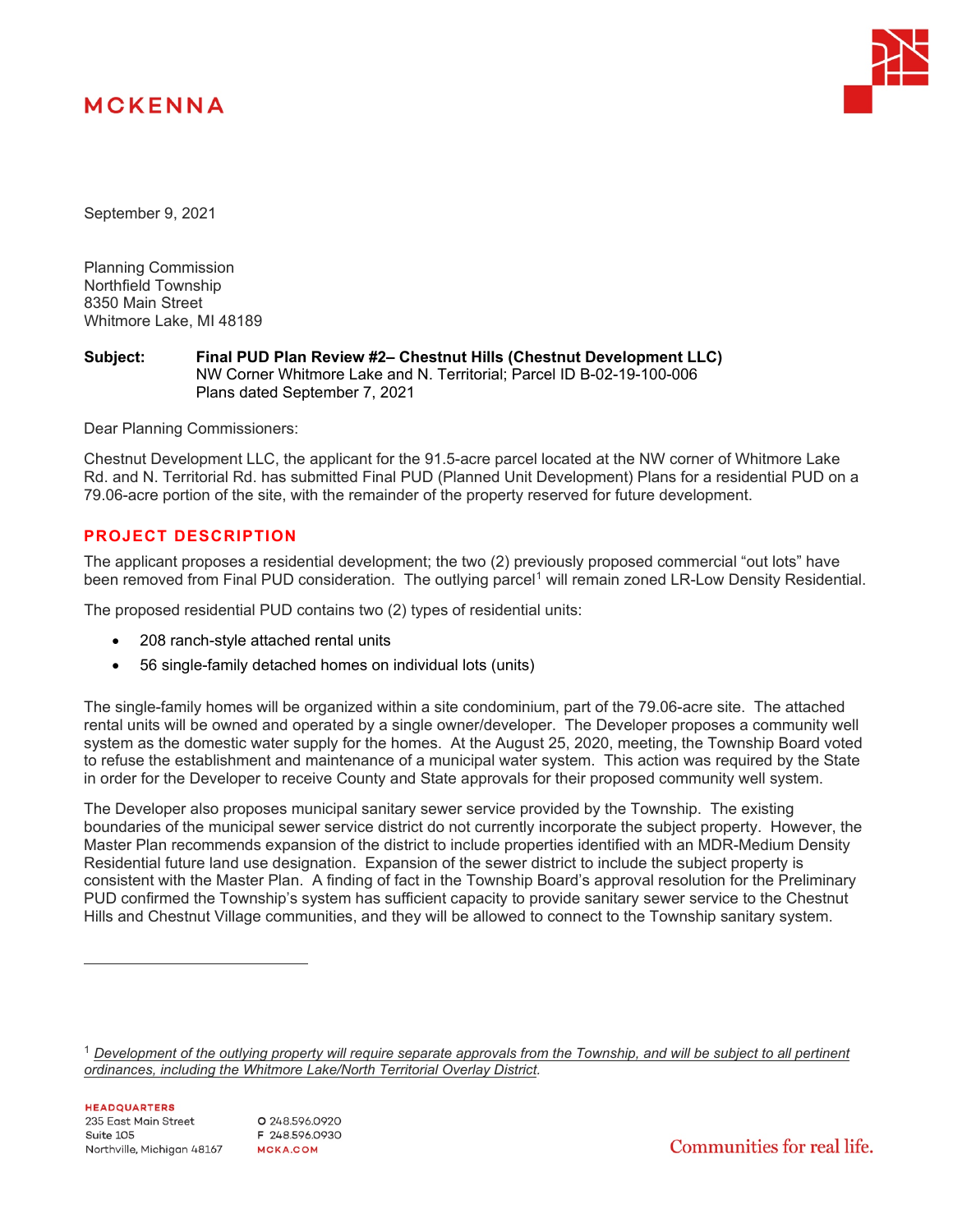



*Aerial, Parcel ID: # B-02-19-100-006 (Source: Washtenaw County Parcel Viewer, 2021)*

In summary, the applicant proposes the following:

- 1. 264 residential units as follows:
	- a) 56 detached homes on 60 ft. x 140 ft. lots, located in the southwest portion of the development.
	- b) 208 attached rental homes (34 buildings, 4-8 units per building) located in the central and northeast areas of the development.
	- c) Both residential unit types will each have a dedicated, attached two-car garage.
- 2. All homes to be supplied water from a community well system and municipal sanitary sewer service from the Township.
- 3. Under the Township Master Plan, the MDR Medium Density Residential category allows 4 residential units per acre for parcels served with centralized sewer and water services. The proposed density of the project is 3.3 units per acre which is consistent with the Master Plan.

## **THE PUD PLANNING PROCESS**

The PUD process requires Preliminary and Final PUD Plan review, with both stages requiring a recommendation from the Planning Commission, and final approval from the Township Board.

Preliminary PUD approval for the proposed development was granted by the Board of Trustees on May 25, 2021 with conditions. These conditions include the following:

1. There shall be strong paved pedestrian connections provided throughout the site and along Whitmore Lake Road. *5' wide paved walkways are proposed throughout the site, and along the entire frontage of Whitmore Lake Road. This width is acceptable for internal sidewalks, however, for recreational and regional connection purposes the pathway along Whitmore Lake Road shall be a minimum of 8' wide.*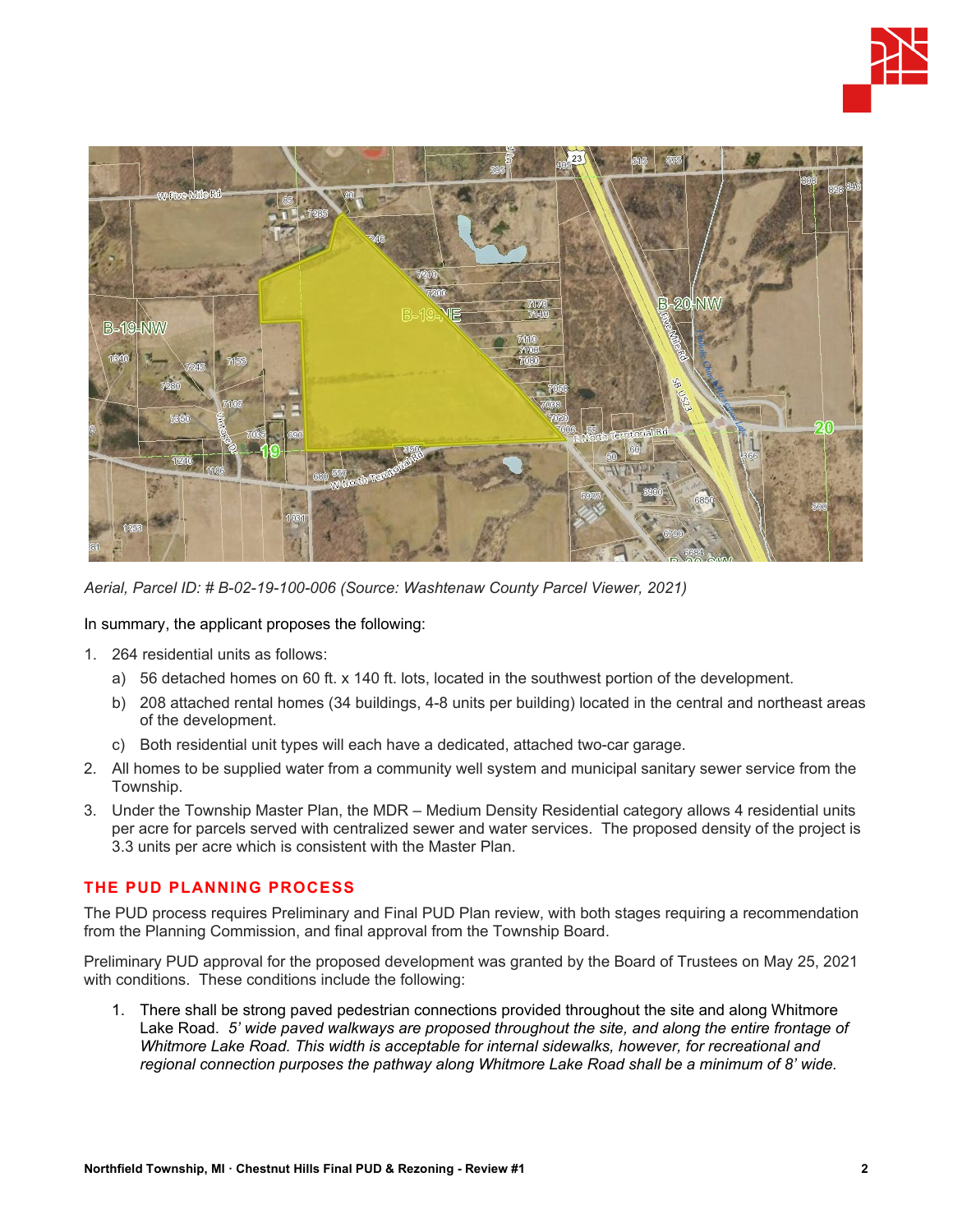

- 2. There shall be a 100-foot buffer around the perimeter of the parcel. *The 100' buffer has been provided, and includes areas of berms, landscape plantings, areas of natural vegetation, and woodlands to be preserved.*
- 3. The Applicant shall resolve the issues identified in the OHM & McKenna reports dated March 30, 2021. *The Applicant has satisfied the issues raised in our review letter dated March 30, 2021 with the exception of satisfactory review by the Township Attorney. We defer to the Engineer regarding engineering issues.*
- 4. That the Applicant obtains permitting and approvals from the agencies defined on Page 2 of the OHM report referenced above. *This condition has not yet been satisfied.*
- 5. That the Developer provide in the buffer areas of hardwood trees, such as oak and red maple preferably, as opposed to bushes, or evergreen trees, especially along the Whitmore Lake Road areas, to mitigate some of the impervious surfaces the development will bring, and that there be a hardwood tree planting in the back yard of each unit (all units) in addition to the proposed ornamental tree in the front of each unit. *The Applicant has satisfied this requirement for the buffer (greenbelt) areas, but not the tree plantings for each unit. The landscape plans show shade trees in the front yards and ornamentals in the rear yards in the areas surrounding the rental units. In addition to the Board's tree requirements, the Code requires "Trees shall be provided in the margins of both sides of all streets and shall be placed at the minimum rate of two per single-family residential lot or at a maximum distance apart of 60 feet". We recommend revising the Board's requirements around the attached units to include one (1) hardwood street tree for every two (2) units in the front, two (2) hardwood trees for each end unit, and one (1) flowering or conifer tree for every two (2) units in the rear. This is based on spatial constraints and layout of the attached units.*

Final PUD plans have been submitted, along with all relevant required materials for review and comment by the Township and its agents. We have reviewed the Final PUD Plan submittal for compliance with the Zoning Ordinance and Master Plan, and offer the following comments:

## **RECOMMENDATION**

Based on our review, we find the proposed Final PUD plans generally consistent with the approved Preliminary PUD plans including most of the conditions.

We recommend the Planning Commission recommend approval of the Final PUD application subject to the following conditions:

- 1. Review and approval of the Master Deed, Bylaws and Exhibit B documents by the Township Attorney.
- 2. Inclusion of the six (6) Traffic Mitigation Measures listed on page 4 of the Fleis & Vandenbrink Traffic Impact Study dated July 27, 2021 , or other appropriate measures as required by Washtenaw County Road Commission.
- 3. Verification of wetland regulation subject to EGLE Regulation Status determination and provide 25' buffer of non-disturbance if required.
- 4. The entrance of Chestnut Hills Drive at N. Territorial shall comply with the regulations in Article XXIII.I WLNT Whitmore Lake/North Territorial Overlay District and is not exempt.
- 5. Provide calculations of DBH total for Landmark Tree removals and identify mitigation tree plantings on the landscape plans.
- 6. The single 10+/- acre out lot at the intersection of N. Territorial and Whitmore Lake Road is excluded from the project. It will require separate Township approvals for any proposed land division or improvements. The plans shall be revised to reflect this condition.
- 7. Grading of out lot parcel shall be permitted for the purpose of land balancing overall site, except for the wetland buffer if one is required.